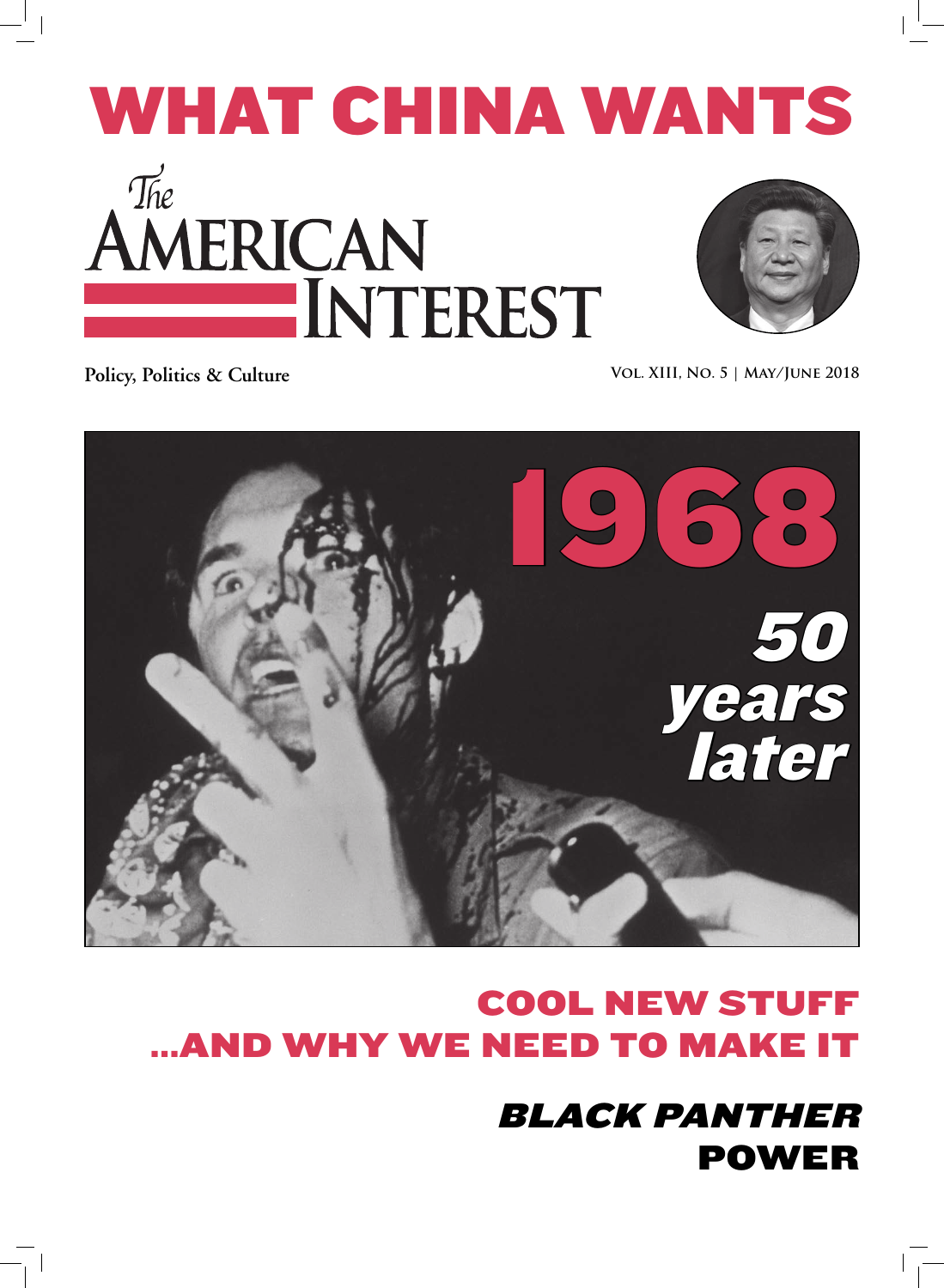THE AMERICAN INTEREST . VOLUME XIII, NUMBER 5, MAY/JUNE 2018

**CONTENTS** 

# **PROVOCATIONS**

| $\overline{4}$ | $1968 + 50$<br>Today, 1968 appears less a global turning point than an example of one of history's signal features: irony.                           | Michael Mandelbaum |
|----------------|------------------------------------------------------------------------------------------------------------------------------------------------------|--------------------|
| $\overline{7}$ | The End of Racial Liberalism<br>Both the Right and the Left have dropped the pretense of racial liberalism, and now the country faces a choice.      | Nils Gilman        |
| 9              | We All Play Our Parts<br>Five discomfiting aspects of the media spectacle that now accompanies every mass shooting.                                  | Martha Bayles      |
| 11             | <b>Blue Said, Red Said</b><br>Why conservatives and liberals don't talk to each other so good.                                                       | David Blankenhorn  |
| 12             | <b>Warrior Amazon</b><br>Amazon is on its way to becoming the next Standard Oil.                                                                     | Diane Francis      |
| 13             | <b>Congress: Where Ideas Go to Die</b><br>Today's Congress is failing because it gives its members so few chances to make meaningful decisions.      | Philip A. Wallach  |
| 14             | The Dangers of Democratic Determinism<br>Why neoconservatives, liberal internationalists, and democracy activists are misreading the present moment. | Damir Marusic      |

# AMERICA'S INSTITUTIONAL HEALTH

**17 What Economists Don't Know About Manufacturing** *William B. Bonvillian*<br>The decline of manufacturing really is as disastrous as common sense suggests.  $\phi$  Peter L. Singer The decline of manufacturing really is as disastrous as common sense suggests.

# GEOPOLITICS, WITH CHINESE CHARACTERISTICS

| 24 | Counterpunching the CCP<br>Five strategic fallacies are causing us to overlook a range of options for deterring Beijing.       | Charles Edel   |
|----|--------------------------------------------------------------------------------------------------------------------------------|----------------|
| 30 | Silk Road or Sow's Rut?<br>Will Beijing's massive infrastructure initiative boost its fortunes in Asia?                        | Mohan Malik    |
| 36 | China's Real Development Model<br>How the Chinese model can help developing countries formulate their own economic strategies. | Seth D. Kaplan |

# REVIEWS

| 42 | <b>Globalization's Pioneer</b>                                                                                                        | Jonathan D.T. Ward    |
|----|---------------------------------------------------------------------------------------------------------------------------------------|-----------------------|
|    | Joseph Conrad was not just a literary giant of his own times but a surprisingly good guide to ours.                                   |                       |
| 44 | Art and Life in <i>Black Panther</i><br>Marvel's latest blockbuster provides a poetic account of the political ethics of a community. | Richard Thompson Ford |
| 45 | My Lai at 50<br>Tim O'Brien's In the Lake of the Woods shined a harsh light on America in the wake of the Vietnam War.                | John Brenkman         |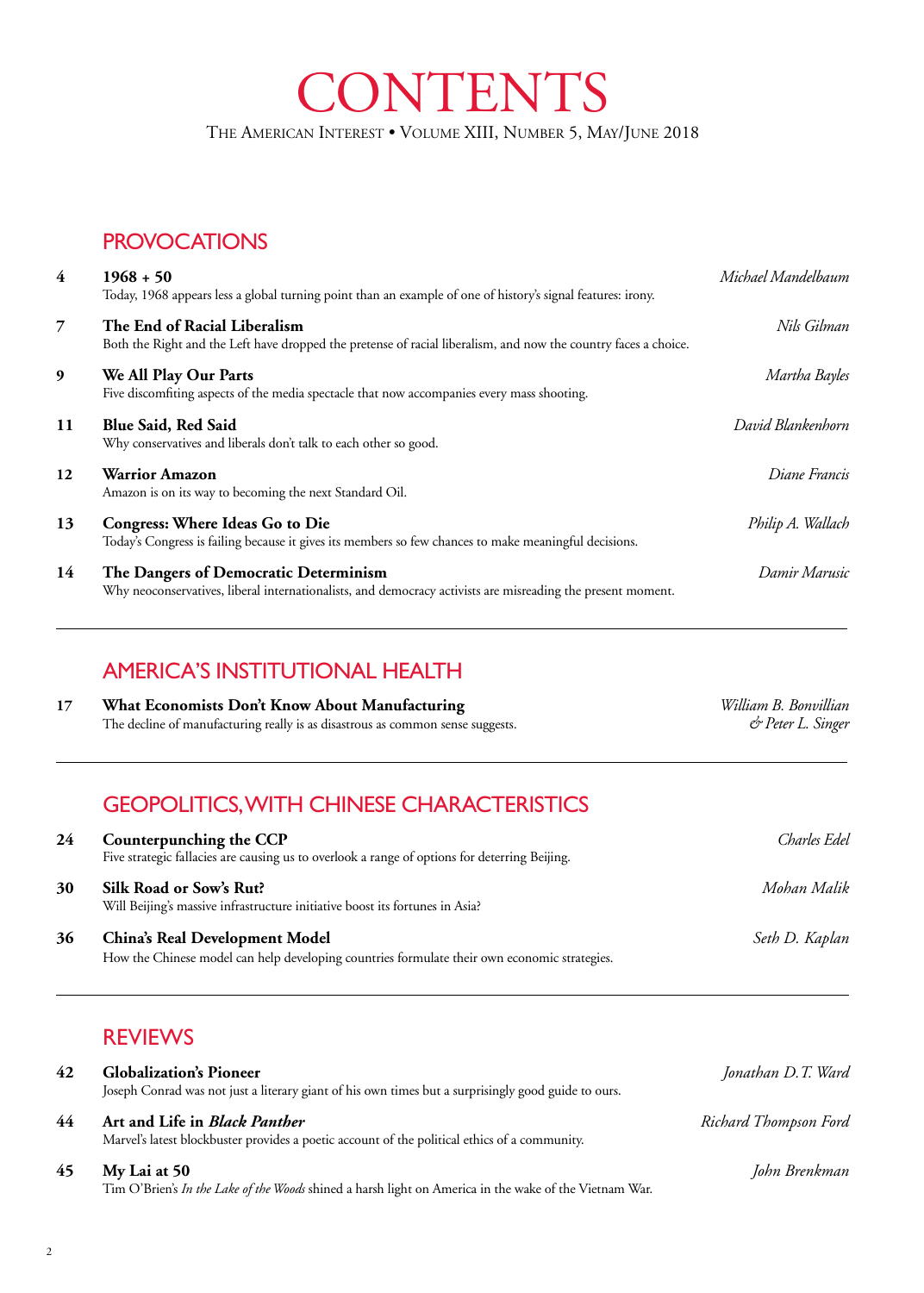# A LETTER FROM THE EDITOR

#### **You Can't Fix Stupid?**

<sup>s I</sup> hope is by now known to readers, *The American Interest* is embarked on an evaluation of the health of basic American institutions, notably those below the line of political sight where our nation's future mostly lie of the health of basic American institutions, notably those below the line of political sight where our nation's future mostly lies. We have already published seminal essays on medicine, labor, infrastructure, banking and finance, and other of the 13 "institutional" baskets. In this issue we feature an essay, by William Bonvillian and Peter Singer, on the promise of advanced manufacturing as a potential generator of good middle-class jobs—arguably the greatest challenge before us in an age of continuing if more diversified outsourcing and waxing automation. As the authors prove, part of the problem we have saddled ourselves with is intellectual confusion: namely, generic errors of mainstream economists as they have affected public policy for decades.

In some ways it is a familiar story: Institutions are by nature conservative. They are resistant to change, because change is a burden from a sociological point of view. This has always been true, and as a result *post hoc* embarrassment in the sciences has been prolific.

Thanks to Thomas Kuhn, everyone knows about the resistance of Ptolemaic astronomers to Copernicus. Everyone knows how many years, and how many unnecessary premature corpses, it took for the medical profession to accept the germ theory of disease. Many know that, until embarrassingly recently, most geneticists believed that there had been no change in the human genome over the past 10,000 years; though why a process underway for eons should come to a stop just for our emotional convenience never made any sense.

But here is the rub: None of these and hundreds of other embarrassments had much impact on public policy in days gone by for two reasons: The ambit of public policy was limited before the advent of welfare-state ambitions; and the technological extensions of basic science were relatively few and slow to develop, so also few and slow to affect social and political affairs. But the Industrial Revolution sharply accelerated the rate of innovation, in two phases: first the revolutionary harnessing of steam power to an array of applications, thanks initially to the Watts steam governor; and then the harnessing of innovation to basic science, which depended on no particular "thing" or gadget but rather on critical innovation in institutional design.

Ever since, the societies that have pioneered (or adapted) the scientific-technical revolution have been running a string of uncontrolled social science experiments on themselves, with decidedly mixed but hardly marginal results. The whirlwind of change, whether on balance positive, negative, or indeterminate, has rocked societies, and those societies have often found their political equipoise, such as it ever was, battered or even shattered as a consequence. The effects were not limited to national borders either. Three hegemonic wars—two hot, one cold— since the Industrial Revolution (Napoleonic, World, and Cold) in turn reshaped national politics in many ways. In the interstices of these wars the world recovered its social and political ballast only intermittently and, it now seems looking back from the current precipice, fleetingly.

Let's keep the point as simple as possible: The changes wrought by scientific-technical innovation are far outrunning the capacity of our temperamentally conservative social and political institutions to keep up with them. And the cybernetic revolution, like the harvesting of steam power before it, is not a simple innovation but a generative one that is affecting virtually everything humans do. The Industrial Revolution in its essence substituted machine power for human labor; the cybernetic revolution is substituting forms of machine power for human thought, as the justifiable contemporary anxiety about the implications of artificial intelligence illustrate. The difference is not trivial, and we frankly have no idea what it means.

In short, when it comes to effective public policymaking, the smart money is on the proposition that we are bound to look, and to actually get, stupider and stupider as time passes—at least for a good while longer. John Wayne is famous for the remark "you can't fix stupid." In a way, the question before us is, just how expansively right was he?

It would be risible to blame Donald Trump for any of this. His political ascendance is clearly a symptom of ambient distress in American society, not the cause of it. Maybe things need to get worse, possibly much worse, before the American political class will find the courage to confront the yawning obsolescence of our institutional order, whose ossification and decay are now plain to see.

In the meantime, *TAI* will continue its own special kind of long march through the institutions. Stick around, please; it promises to be a great journey.



#### **EXECUTIVE COMMITTEE**

**Francis Fukuyama,** *chairman* **Charles Davidson,** *publisher & CEO* **Walter Russell Mead JOSEF JOFFE** 

**Adam Garfinkle,** *editor* **Damir Marusic,** *executive editor* **Daniel Kennelly,** *senior managing editor* **Rachel Hostyk,** *associate editor* **Sean Keeley,** *junior editor* **Danielle Desjardins***, associate publisher* **Richard Aldous,** *contributing editor* **R. Jay Magill, Jr.,** *illustrator*

*cover design by* **Rachel Hostyk** *cover images,* **Agence France Presse/ GETTY IMAGES, ANDREW HARRER-POOL/ Getty Images**

#### **EDITORIAL BOARD**

**Anne Applebaum, Eliot Cohen, Tyler Cowen, Robert H. Frank, William A. Galston, Owen Harries, G. John Ikenberry, Stephen D. Krasner, Bernard-Henri Lévy, Sebastian Mallaby, Michael Mandelbaum, C. Raja Mohan, Ana Palacio, Itamar Rabinovich, Lilia Shevtsova, Hiro Aida, Mario Vargas Llosa, Wang Jisi, Ruth Wedgwood [In Memoriam: Peter Berger, Zbigniew Brzezinski, Bronisław Geremek, Samuel Huntington, Ali Salem, James Q. Wilson]**

#### **ADVERTISING & SYNDICATION Danielle Desjardins**

ddesjardins@the-american-interest.com

#### *website* **www.the-american-interest.com**

**Subscriptions:** Call (800) 362-8433 or visit www.theamerican-interest.com. One year (6 issues): \$39 print; \$19 online; \$49 for both. Two years (12 issues): \$69 print; \$38 online; \$98 for both. Please add \$14 per year for printsubscription delivery to Canada and \$33 per year for delivery to addresses outside the United States and Canada. Postmaster and subscribers, send subscription orders and changes of address to: *The American Interest*, P.O. Box 15115, North Hollywood, CA 91615*. The American Interest* (ISSN 1556-5777) is published six times a year by The American Interest LLC. Printed by Fry Communications, Inc. Postage paid in Mechanicsburg, Pennsylvania. ©2018, The American Interest LLC. Application for mailing at periodical pricing is pending in Washington, DC, and additional mailing offices. Editorial offices: 1730 Rhode Island Ave. NW, Suite 707, Washington, DC 20036.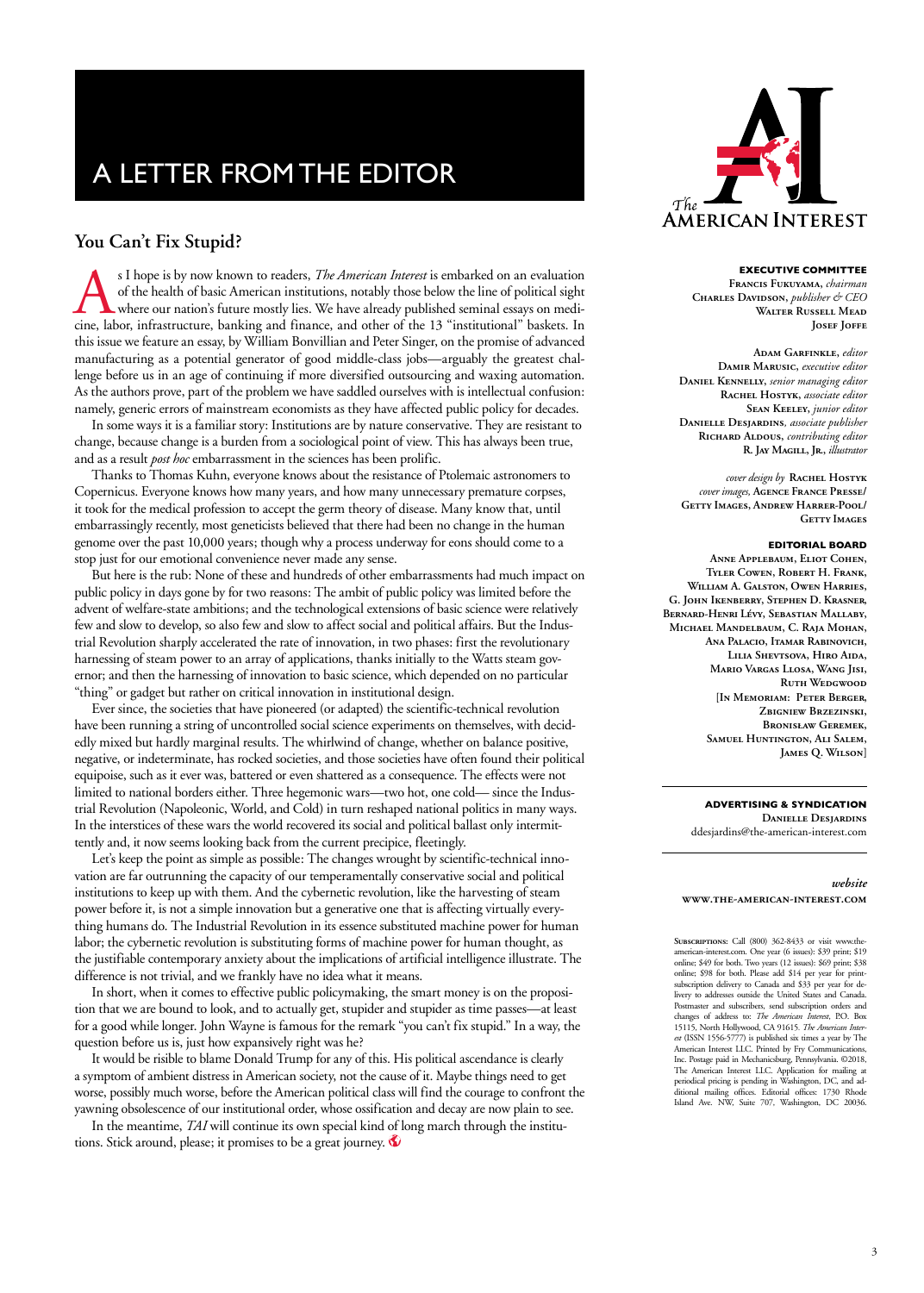

#### **america's institutional health**

*Ulrich Baumgarten via Getty Images*

# What Economists Don't Know About Manufacturing **william b. bonvillian & peter l. singer**

*The decline of manufacturing really is as disastrous as common sense suggests.*

obert Solow developed the field of growth economics by demonstrating that what he termed technological and related innovation was the dominant causative factor in economic growth.<sup>1</sup> He won the Nobel Prize in 1987 by finally identifying (only 211 years after the publication of the *Wealth of Nations*) the long-invisible behemoth in the classical economics parlor: a demonstrated theory of economic growth.

But there was a problem. Solow found that economic growth was "exogenous" to the approaches of his still-dominant school of neoclassical economics. The variables behind innovation were simply too complex to fit within 20<sup>th</sup>-century metrics-driven neoclassical theories. While mainstream economics focused on markets because they can be modeled, it was unable to model the complex of factors behind economic growth that lay outside the market system as such. The central concept of mainstream economics is dynamic equilibrium: Market signals drive meeting points between supply and demand, such that even as change is constant the net consequence remains equilibrium. Innovation-based growth, however, is a dynamic system that is not, *cannot be*, in equilibrium. Features like the organization of innovation systems simply did not fit with supply and demand curves.

Of course, an economics school without a functioning theory of growth appeared entirely unacceptable to many, and a group of "New Growth Theory" economists, initially led by Paul Romer,<sup>2</sup> worked to make growth theory "endogenous"; in other words, to somehow put it into an analytical, neoclassical box. But this has proven to be such a hard problem that many economists have sought more manageable and measurable projects like those of behavioral economics.

Its inability to grapple with innovation systems has left economics in a particularly difficult situation when it comes to analyzing the American manufacturing sector. Manufacturing, and

especially the initial production of new technologies, must be seen as part of the innovation system. It is an autonomously creative stage in which a new product must evolve through prototyping, product definition, and production design from an idea into both a marketable and produce-able good. This often requires a reexamination of the underlying science behind the innovation. While the innovation leaders of other nations, including Germany, Japan, Korea, Taiwan, and now China, have focused on "manufacturing-led" innovation, $3$  those in the United States still mostly think that R&D is the only key to innovation, and that all the rest somehow takes care of itself.

It used to, at least relatively speaking, but over time the delinking of innovation from production has put the United States increasingly at a competitive disadvantage. Many other better-known factors play into the problems of the American economy, but the drag that comes from ignoring the innovative power of manufacturing technique has been hugely important, too. Whatever the reasons for the oversight—the biases of classical economics, the path-dependency effects of the post-World War II "pipeline" model that emphasized

**William B. Bonvillian** *is a lecturer at MIT and directs a new MIT research project on workforce education.* **Peter L. Singer** *was a senior advisor at MIT's Washington Office and is a technology policy researcher working on a study of manufacturing institutes. This article is drawn from their new book,*  Advanced Manufacturing: The New American Innovation Policies *(MIT Press, 2018).*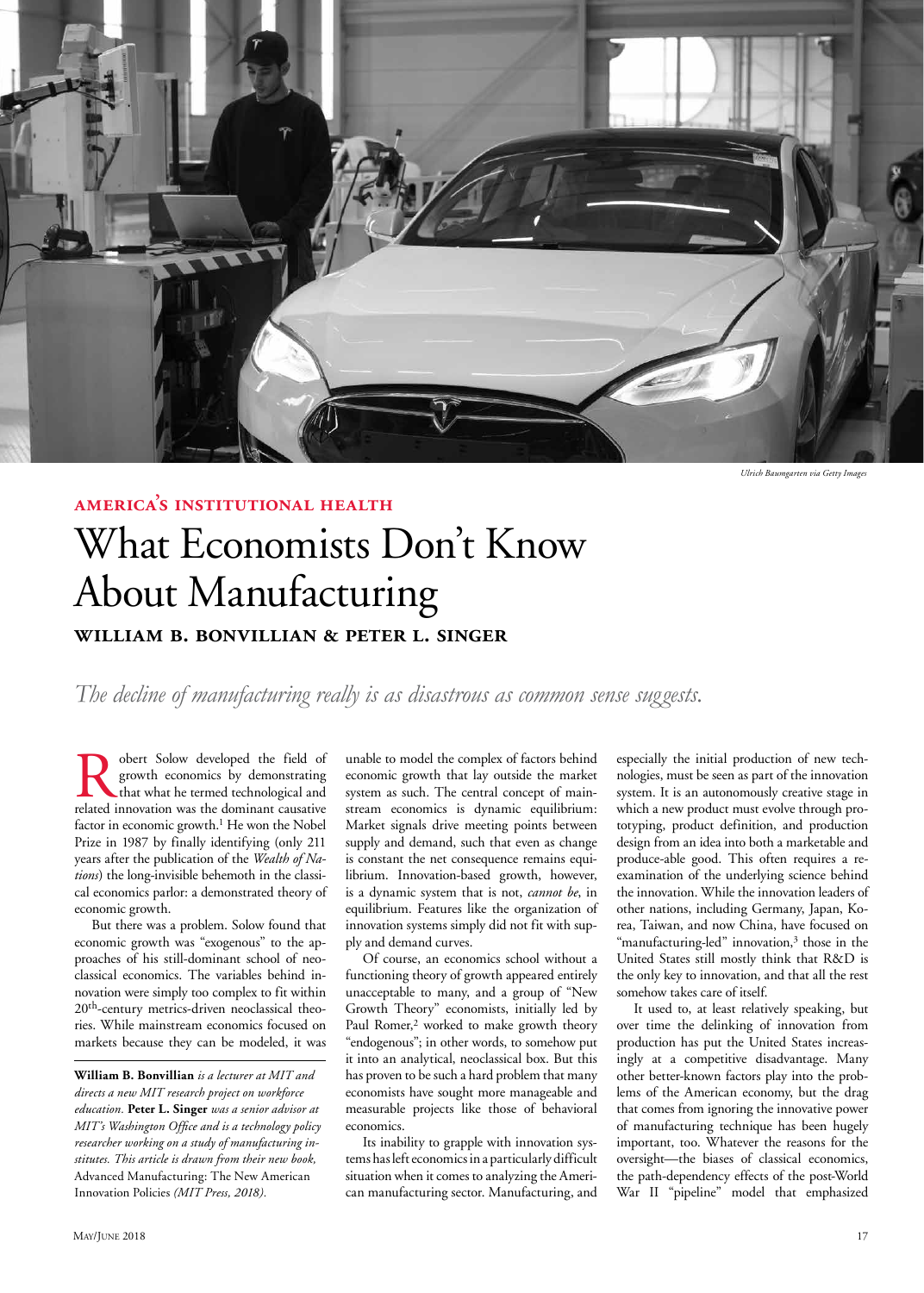federally funded research universities and basic research—if we want to recoup our leadership and ensure social comity and peace, we must stop ignoring this critical connection.

#### **Manufacturing's Lost Decade**

The U.S. manufacturing sector experienced a devastating decade between 2000 and 2010, from which it has only partially recovered. The decline is illustrated by five measures: employment, investment, output, productivity, and trade.

*Employment:* Over the past 50 years manufacturing's share of gross domestic product (GDP) shrank from 27 percent to 12 percent. For most of this period (1965-2000), manufacturing employment remained constant at about 17 million; in the decade from 2000 to 2010 it fell by almost a third, to under 12 million, recovering by 2015 to only 12.3 million.<sup>4</sup> All manufacturing sectors saw job losses between 2000 and 2010, with sectors most prone to globalization displacement, led by textiles and furniture, suffering massive losses.5

*Investment:* The fixed capital investment of manufacturing (plant, equipment, information technology, and so on), actually declined 1.8 percent in the 2000s when adjusted for cost—the first time this has occurred since data collection began in 1947. It declined in 15 of 19 industrial sectors and continues at low levels.6

*Output:* U.S. manufacturing output grew only 0.5 percent per year between 2000 and 2007, and during the Great Recession of 2007- 09 fell by a dramatic 10.3 percent. Even as GDP began to slowly grow again (in what has been the slowest economic recovery in total GDP in 60 years), manufacturing output remained flat and has only recently returned to pre-recession levels.7

*Productivity:* Recent analysis shows that although the productivity growth rate in manufacturing ran at 3-4 percent per year between 1989 and 2000 while the sector was absorbing the gains of the IT revolution, it fell to only 1.7 percent per year between 2007 and 2014.8 Because productivity and output are tied together, the decline and stagnation in output tracks with the decline in productivity in this period. Assuming that our metrics are appropriate for a changing economic environment, compared with 19 other leading manufacturing nations, the United States was 10<sup>th</sup> in productivity growth and 17th in net output growth.9 Though still increasing, U.S. productivity growth remains at historically low levels; so productivity increases alone cannot account for the decline in manufacturing employment.

*Trade:* The decline of the U.S. manufacturing sector is made clear by its manufacturing trade deficit. In 2015 the United States ran a trade deficit of \$832 billion in manufactured goods. In 2017 the total included a \$110 billion deficit in advanced technology products, a deficit that has been growing since 2002.10

*Trading Places:* China moved from 5.7 percent of global manufacturing output in 2000 to 19.8 percent in 2011, passing the United States as the world's largest manufacturing power. Since then, the gap has widened further. Manufacturing value-added in China totaled \$2.56 trillion in 2012 compared with \$1.99 trillion for the United States.11 The U.S. share of world manufacturing value-added declined from 18.1 percent in 2010 to 17.4 percent in 2012, and the decline was primarily against China's growing share. In the first half of 2016, China's global exports in manufactured goods totaled \$935 billion, 68 percent more than the \$555 billion of U.S. exports; this is striking because in 2000, U.S. manufactured exports were three times larger than Chinese exports.12

# **The median income for men without high school diplomas fell by 20 percent between 1990 and 2013.**

The labor profile derangement caused by this economic shift has resulted in growing social disruption.13 While most Americans once assumed we were becoming one big middle class—defined socially in the popular imagination as opposed to economically—instead a working class that has been facing declining incomes is now in clear, angry view. For example, full-year employment of men with high school but not college degrees went from 76 percent in 1990 to 68 percent in 2013.14 The share of these men who did not work at all went from 11 percent in 1990 to 18 percent in 2013. Importantly, the median income for men without high school diplomas fell by 20 percent between 1990 and 2013; for men with high school diplomas or some college, it fell by 13 percent.<sup>15</sup>

Because men dominated the production workforce, the decline of American manufacturing in the 2000s hit them particularly hard. Overall, real household income, measured both at the median and the mean, declined between 1999 and 2014.16 Importantly, there is a growing gap between *median* household income the statistical center of the middle class—and *average* household income, which includes the higher gains going to the upper-middle and upper classes.17 This spells middle-class decline.

It also spells growing income inequality. As labor economist Richard Freeman put it, "inequality is now at Third World levels."18 It can be traced to the stagnation in college graduation rates since the mid-1970s: Workforce skill requirements kept growing but educational

output, as state support of higher education waned, failed to keep up.<sup>19</sup> Those who had the education captured a wage premium, those without it, the opposite. Meanwhile, the onethird decline in better-paying manufacturing jobs in the 2000s exacerbated the inequality split as the definition of the middle class shifted over time: In other words, employment in manufacturing has proven for many to be a downward way out of the middle class. The manufacturing decline curtailed what had been a critical pathway to the middle class for working-class families. This wasn't just a white working-class problem: African-Americans make up 10 percent of the manufacturing workforce and Hispanics 16 percent; the decline restricted a pivotal middle-class route for those sub-communities.20

The massive trade imbalance in manufacturing hit many industrial communities especially hard.<sup>21</sup> Those areas that faced direct impacts from Chinese imports sustained an average income loss per adult per year of \$549 between 1990 and 2007. This was offset by per capita Federal adjustment assistance of only \$58. Job loss to trade with China was 2.4 million between 1999 and 2011. As Nobel economist Michael Spence has found, "Globalization hurts some subgroups within some countries, including in advanced economies. . . . The result is growing disparities in income and employment across the U.S. economy, with highly educated workers enjoying more opportunities and workers with less education facing declining employment prospects and stagnant incomes."22

#### **The Significance of Manufacturing Employment**

**E**mployment in the manufacturing sector can be viewed as an hourglass.<sup>23</sup> At the center, the narrow point of the hourglass, is the production moment. But manufacturing employment is not subsumed by that moment. Pouring into the production moment is a much larger employment base that includes those working in resources, those employed by a range of suppliers and component makers, and the innovation workforce—the roughly 60 percent of scientists and engineers employed by industrial firms. Flowing out of the production moment is another, larger host of jobs, in distribution systems, retail and sales, and maintenance of the product over its life cycle both within and beyond the main production company. The employment base at the top and bottom of the hourglass is far larger than the production moment itself.

Arranged throughout the hourglass are lengthy and complex value chains of firms involved in the production of the goods—from resources to suppliers of components to innovation, production, and finally distribution, retail, and life cycle—a great array of skills and firms, much of which we count as services. But these services are tied inextricably to manufacturing; if we removed the production element,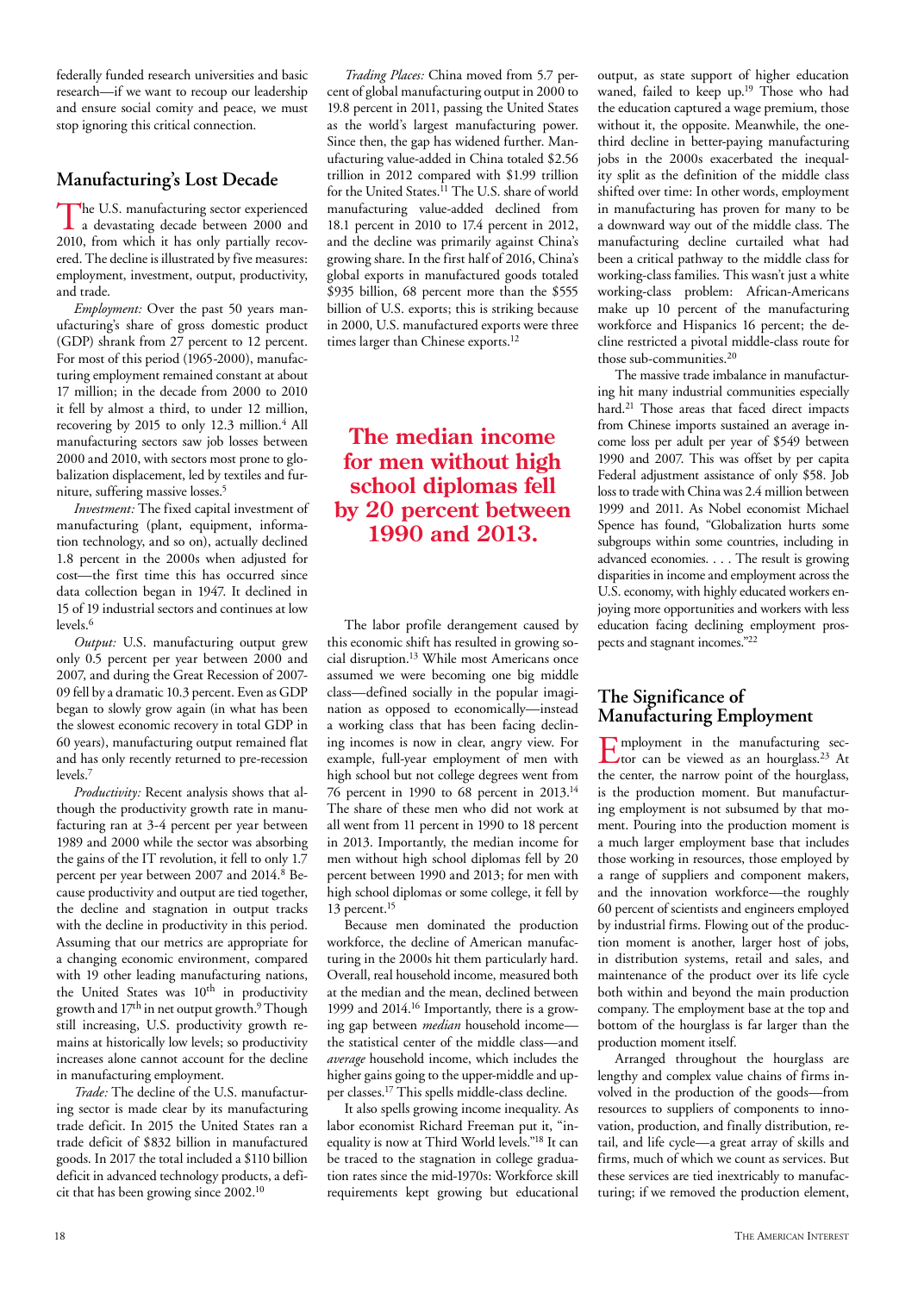the value chains of connected companies snap. While the lower base of the hourglass, the output end, may be partially restored if a foreign good is substituted for a domestic one, the firms involved will still be disrupted. The upper part of the hourglass, the input end, with its firms and employees, doesn't get restored by import substitution. One major study of manufacturing value-added indicates that when the full hourglass effects are considered, manufacturing may amount to a third of the economy.24

When these complex value chains are disrupted, it is hard to put them back together. That's why, historically, once the U.S. economy loses an economic sector it tends not to come back. It also loses the potential to innovate in the sector. This is a key reason why manufacturing decline is so consequential.

#### **Produce There, Innovate There?**

Following World War II, the U.S. economy was organized around world leadership in technology.25 It developed a comparative advantage over other nations in innovation and, as a result, led nearly all the significant innovation waves for the rest of the 20<sup>th</sup> century.<sup>26</sup> The operating assumption was that U.S. industry would innovate and translate those innovations into products. By innovating here and producing here, it realized the full spectrum of economic gains at all stages, from research and development through production at scale, and in the follow-on life cycle of the product. It worked the United States became the world's richest economy.

The United States since 1940, then, has been playing out Solow's economic growth theory—that the predominant factor in economic growth is technological and related innovation—and demonstrating that it works, with its model increasingly emulated abroad. But in recent years, with the advent of a more interconnected global economy, the *innovate here/produce here* model has broken down. In some industrial sectors, firms can now sever R&D and design from production. Codeable information-technology-based specifications for goods that can be sent to softwarecontrolled production equipment have enabled "distributed" manufacturing.<sup>27</sup>

The *innovate here/produce there* model appears to work well for many IT and commodity products. However, the distributed model does not work for all sectors, particularly those that still require a close connection between research, design, and production—for example, capital goods, aerospace products, energy equipment, and complex pharmaceuticals. Here, the production infrastructure provides constant feedback to the R&D and design phases. Product innovation is most efficient when tied to a close understanding of and linkage to manufacturing processes.

However, if R&D/design and production are tightly linked, these innovation stages *may have to follow production offshore* if it indeed goes offshore. To the extent this is happening

it is disastrous. The *produce there/innovate there* approach brings the very foundations of U.S. innovation-based economic success into question. If this approach grows in importance, the historic U.S. comparative advantage in innovation could be jeopardized, further hindering growth and stimulating social disruption.

#### **What Mainstream Economics Got Wrong**

Inderstanding how manufacturing is related to the economy as a whole is critical to all related policy processes concerning the economy. Alas, our understanding is fragile. Few U.S. leaders took the developments in manufacturing described above seriously in recent decades partly because a series of well-established economic views assured us that declines in manufacturing would be more than offset by gains elsewhere in the economy.28

Economics has held an elevated position in national policymaking—the President has a Council of Economic Advisors, not a Council of Sociological Advisors. Mainstream economists have long told us a reassuring story about economic change and the role of manufacturing in it:

- The nation was losing manufacturing jobs because of major productivity gains;
- The production economy would in the natural course of economics be replaced by a services economy;
- Low-wage, low-cost producer nations must inevitably displace higher-cost ones;
- Don't worry about the loss of commodity production, since the country will retain a lead in producing high-value advanced technologies;
- The benefits of free trade always greatly outweigh any short-term adverse effects;
- Innovation is distinct from production, so innovation capacity remains even if production is distributed worldwide; and
- A governmental role in the production system would constitute a dangerous "industrial policy."

Alas, each of these arguments has proved incorrect.

*Productivity and job loss:* Political economist Suzanne Berger has noted that mainstream economists thought manufacturing was like agriculture, where relentless productivity gains allowed an ever-smaller workforce to achieve ever-greater output. She found that the agriculture analogy was simply incorrect.<sup>29</sup> This finding means that it is necessary to look at the overall decline in the sector itself for reasons why manufacturing lost nearly one-third of its workforce in a decade. The U.S. productivity growth rate is now at historic lows, again assuming that we are counting the right things; low productivity growth and related low investment levels signal that automation-driven productivity gains have *not* been the cause of manufacturing job decline. Instead, global competition, led by China's entry as the leading manufacturing power, has been the largest factor—at least so far.<sup>30</sup> Mainstream economists proffered a false dream about productivity gains while output fell; they diverted us from the reality of tough international competition with nations following mercantilist policies.

*A service economy supersedes a production economy:* Success in a highly competitive world rewards nations and regions that produce complex, value-added goods and sell them in international trade. Although world trade in services is growing, world trade in goods is four times as strong. Complex, high-value goods such as energy, communication, and medical technologies make up more than 80 percent of U.S. exports and a significant majority of imports. The currency of world trade is in such high-value goods and will remain so indefinitely. Gradual growth in the services trade surplus (\$227 billion in 2015) is dwarfed by the size and continuing growth of the deficit in goods; the former will not offset the latter anytime in the foreseeable future.

In addition, the production sector leads other sectors in the introduction of productivity gains, which lead to real gains in an economy, providing new wealth that can be distributed. Services are generally slow productivity adaptors. Production is also the most scalable factor

### **Mainstream economists proffered a false dream about productivity gains while output fell.**

in an economy, able to scale growth much more rapidly than services sectors that remain more face-to-face in nature. In other words, manufacturing appears to be indispensable to a modern economy and will not be superseded anytime soon by a services-only economy. Economists should stop pretending otherwise.

*Manufacturing in low-wage, low-cost nations must surpass high-wage, high-cost ones:* The American public, reflecting mainstream economic views, has long assumed that the U.S. economy must inevitably lose manufacturing to lower-wage nations in Asia and elsewhere. American economists forgot to send that memo to Germany, however. German companies pay much higher manufacturing wages than do U.S. companies, yet have lately been running the largest manufacturing trade surplus in history. The German experience demonstrates that there is no inherent and inevitable manufacturing employment or sectoral decline in advanced economies in competing with lower-wage ones. An advanced economy can keep climbing the value-added ladder in both capital input and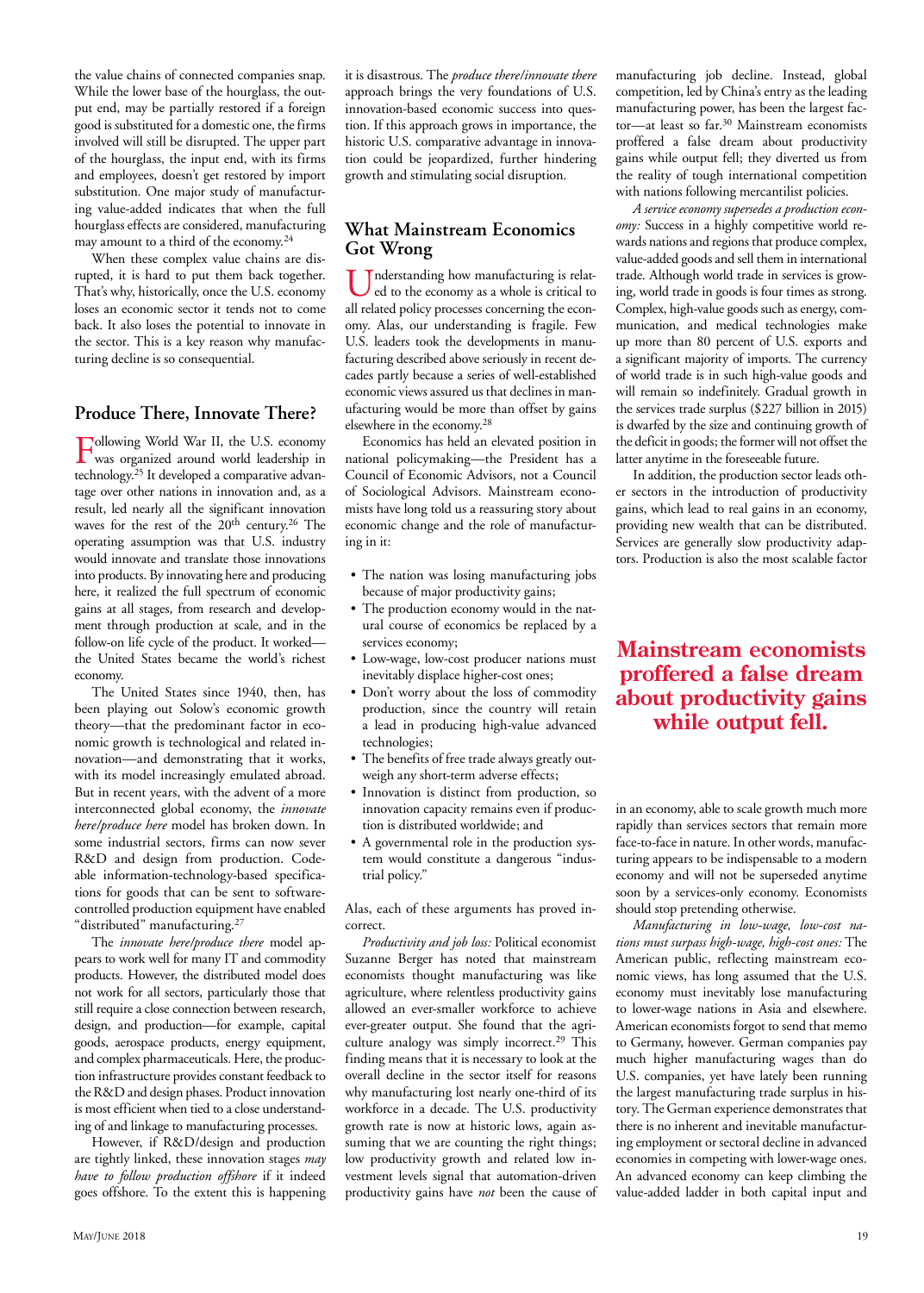human-capital input if its public policies are designed properly.

*Developed nations can cede lower-end production and make it up in advanced technologies:*  Clayton Christensen has argued that established production firms, faced with disruptive innovation, typically cede low-margin production and work to retain leadership through incremental ("sustaining") advances in high-margin production. But they end up ceding those as well, as the disruptive advances that allow capture of the low end (aided by lower costs and expanded customer bases) mature and enable the capture of the high end.<sup>31</sup>

This also resembles what entire nations go through. As noted above, Chinese industry is not simply pursuing its low-cost production advantage but is innovating in rapid production scale-up. Chinese process advances are integrated across regional firms and accelerate production tempo and volume, which are tied to cost savings.32 In other words, Chinese leaders are pursuing an innovative production strategy using "manufacturing-led" innovation for competitive advantage. At the same time, U.S. industry has allowed its historic production leadership to slip, endangering its innovative capacity—again, because production cannot really be delinked from innovation—in important areas of technology. As noted, the U.S. economy, far from leading in advanced technologies, ran a \$110 billion trade deficit in advanced technology goods in 2017—a deficit that has been growing.<sup>33</sup> Developed nations aren't necessarily assured of leading in advanced technologies when they cede commodity technologies.

*Free trade advantages always outweigh any short-term adverse effects:* The data cited above concerning social disruption and manufacturing decline is illustrative of the reality of adverse trade effects. As noted, trade was the leading cause of manufacturing decline in the 2000s.<sup>34</sup> Manufacturing decline can be readily mapped; it tends to be regional with significant effects on particular industrial communities. As Amy Goldstein's *Janesville* shows, most sectors in communities that lose a major industrial employer tend to contract, from suppliers to indirectly related services firms.35 The decline affects the community's tax base as real estate

## **The U.S. economy ran a \$110 billion trade deficit in advanced technology goods in 2017.**

Homes are typically a family's greatest asset; if their homes are devalued it is difficult financially for families to leave. Middle-aged workers often have extended families and generations of ties in these localities, with accompanying responsibilities that make it hard for them to bail out, even if they can acquire the skills to find other work. These market frictions exacerbate social disruption; it is very difficult for affected communities and individuals to climb back, so that decline is lasting rather than short term. The effects can be dramatic. Gains from increased trade are often offset, as David Autor and his colleagues have shown, by "deadweight losses" to the economy in affected regions, particularly through the rise in transfer payments for unemployment, health and disability insurance, and food stamps that are required to cope with declines in employment and real wages. These payments are compensatory; they do not reflect economically productive investments and indeed they make such investments harder to finance.

Back in 2004 Paul Samuelson took on mainstream economics by asking how the United States could be an economic loser with a low-cost, low-wage competitor like China, despite the longstanding Ricardo-based economic theory of "comparative advantage" in trade.<sup>36</sup> He noted that if Chinese industry begins to make productivity-enhancing gains, coupled with a low-wage advantage, it could capture some of the comparative advantage that previously belonged to the United States through its productivity dominance. Then, in a Ricardian analysis, he added that unemployment caused by trade never lasts forever, "so it is not that U.S. jobs are ever lost in the long run; it is that the new labor-market clearing real wages has been lowered by this vision of dynamic fair trade." In other words, U.S. wages would fall to a point where China's production price advantage is offset.

That is correct: Wage stagnation in the United States is a growing problem below the upper-middle class, and growing numbers of the working class are moving from middle-class incomes to lower-end, lower-paying services jobs. The U.S. economy still benefits from lower-priced imported goods, but there are now "new net harmful U.S. terms of trade."

Dani Rodrik's new work, *Straight Talk on Trade*, attacks the economics mainstream for its failure to alert the public that global trade was creating gaps in developed nations between the well-educated, who do well in global trade, and the less-educated, who tend to do badly.37 The academic mainstream, he suggests, continues to articulate a theory of free trade where the benefits are pervasive even when it is not reciprocal (where one side allows open trade and the other does not). He found that,

[E]conomists can be counted on to parrot the wonders of comparative advantage and free trade whenever trade agreements come up. They have consistently minimalized distributional concerns. . . . [Yet] the standard models of trade . . . typically yield sharp distributional effects: income losses by certain groups of producers or workers are the flip side of the "gains from trade."38

By holding to perspectives that assumed away such things as trade-related unemployment and income inequality, Rodrik argues, the mainstream favored theory over known realities, misled the public, and blocked a focus on more realistic policies for adapting to a global economy.

Samuelson had warned years earlier that responding to trade disruption by imposing tariffs could result in economic "arterial sclerosis." His alarm is reasonable; the economy, including the production supply chain, is now thoroughly globalized and retrenchment from trade (as opposed to pushing back against mercantile practices) would be very problematic. But we should stop systematically underesti-

**We should stop systematically underestimating adverse trade effects and refusing to consider improved trade strategies and worker support.**

mating adverse trade effects and refusing to consider improved overall trade strategies and worker support.

*The dangers of industrial policy*: A debate over industrial policy has been going on for years, and for nearly all the time it has been going on the terms of the debate have been excessively simplified and distorted. Thus, when Japan's innovations in quality manufacturing harmed U.S. auto and consumer electronic sectors in the 1980s, some in Congress proposed rescuing industrial losers through an industrial bank. Economist Charles Schultz, in a well-known attack on industrial policy, argued in response that the inevitable political forces driving government led it to be ill suited to carefully fashioned industrial interventions.39

The same debate cropped up again in 2012 when Christina Romer, Chair of President Obama's Council of Economic Advisors in 2009-10, wrote a *New York Times* op-ed titled "Do Manufacturers Need Special Treatment?" Although the Obama Administration had been studying responses to the manufacturing decline of 2000-10, she suggested that Americans valued services like haircuts as much as manufactured goods, arguing that goods are not inherently more important than services. She insisted that "public policy needs to go beyond sentiment," denigrating a policy focus on manufacturing. She was directly attacking her recent boss's proposals in his State of the Union speech, ten days before, proposing advanced manufacturing institutes modeled on Germany's Fraunhofer Institutes to nurture

values drop, affecting community services like education and health care.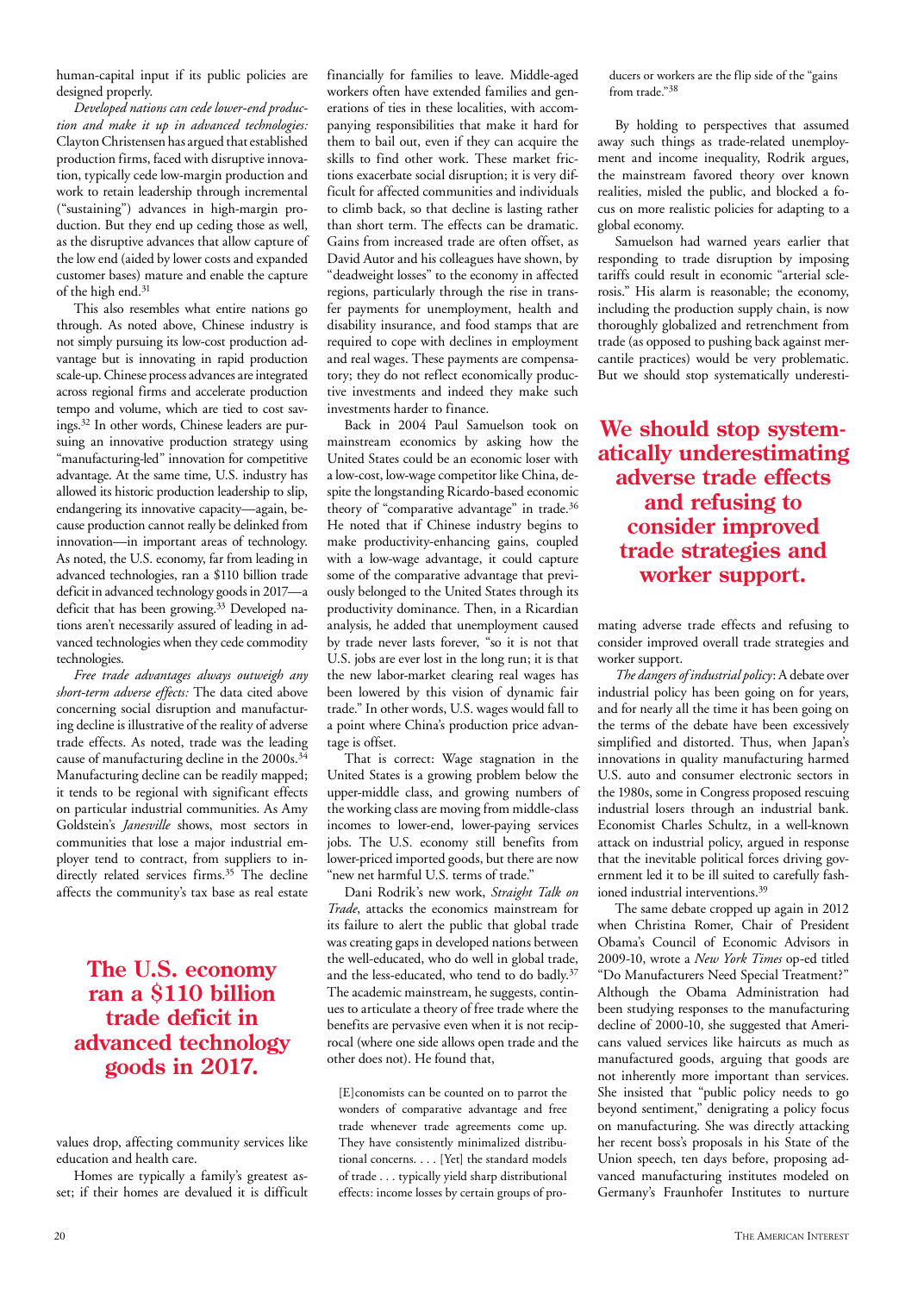new advanced production technologies. In an economy in distress (unemployment was still at 8.3 percent), her comments attracted the manufacturing sector's ire.

Rightly so. Romer's argument that manufacturing jobs are economically equivalent to services jobs was and remains simply wrong. Manufacturing jobs have the highest job multiplier effect; that is, they lead to more jobs throughout the economy than do jobs in other sectors. Manufacturing is also an innovation driver, so it is critical to U.S. research and development and follow-on technological innovation—and therefore to growth. Stephen Ezell pointed out, as well, that manufacturing should be a preferred sector because it is still America's largest "traded sector"—that is, much of its sales occur abroad, so it spurs exports and accompanying positive trade gains and national wealth. Since goods far outweigh services in trade, Ezell notes, manufacturing will be the leading traded sector "for a long time, and it is simply impossible to have a vibrant economy without a healthy traded sector."40

What to make of this eternal debate? The innovation system should certainly be spared the political pork barrel but, *pace* market fundamentalist dogma, many important governmental interventions can stop far short of that. As growth economist Richard Nelson states:

The conditions for a pure market organization to result in a "Pareto optimal" equilibrium never are fully met. This is recognized, implicitly, in serious policy discussion, where the argument about policy almost never is about whether the situation actually is "optimal," but rather about whether the problems with the existing regime are sufficiently severe to warrant active new policy measures.<sup>41</sup>

Precisely in that spirit, the 2011 report issued by the President's Council of Advisors on Science and Technology (PCAST)<sup>42</sup> outlined manufacturing policies focused on R&D and workforce education, where government has long played a key role, not on an interventionist government picking industrial winners and losers.43 The advanced manufacturing institutes subsequently set up by the Defense, Energy, and Commerce Departments, which were led and cost-shared in most cases at a 2-to-1 ratio by industry, focused on R&D and training in technologies to increase productivity gains.

Mainstream economics has long seen the production function in terms of measurable inputs yielding measurable outputs; it has much more difficulty evaluating, to borrow a term from chemistry, significant phase changes in the production function. New technologicaleconomic paradigms—innovation waves—are infrequent, but when they arrive they spite input/output formulations. Horses are not analogous to railroads just because both are transportation modes; printed books are not analogous to the internet either. Such phase changes have occurred in manufacturing, too:



Interchangeable machine-made parts and mass production, along with quality manufacturing, are leading examples.

## **Some new technologies, like 3D printing, have the potential to re-localize supply chains, generating even more jobs.**

Classical economics is not good at understanding these phase changes because they don't fit equilibrium-biased input/output models. This is particularly important because these new paradigms are usually not implemented by the private sector alone: Railroad development was heavily supported and subsidized by state and Federal governments; the internet was developed through DARPA; interchangeable machine-made parts were nurtured by the War Department in the mid-19th century; and quality production was strongly backed in Japan by the Ministry of International Trade and Industry in the 1970s and 1980s. $44$  Such paradigm changes cannot often be undertaken in the private sector alone because it cannot manage the high level of risk and lengthy development cycles. Advanced manufacturing technologies, and a corresponding phase change to the new production paradigms they could allow, fall squarely into this category.

#### **Advanced Manufacturing**

The beginning of wisdom when it comes to understanding advanced manufacturing is the simple but somehow elusive point that not all industries are created equal in generating growth. Regrettably, mainstream economists have typically been unable to differentiate between the potential of different sectors. The stories of Christina Romer's equation of haircuts with manufacturing and Michael Boskin's inability to differentiate between the production of potato chips and computer chips are embarrassing cases in point.<sup>45</sup> These experts and others fail to understand that factors such as technological capacity and its ability to generate increasing returns make a real difference. Manufacturing is the classic sector for increasing returns, and, because it dominates technological development in the economy, it is at the core of technological capacity. Creating phase changes using new manufacturing paradigms, arguably then, carries major potential growth benefits.

New production paradigms can transform the production sector.<sup>46</sup> As noted, we have seen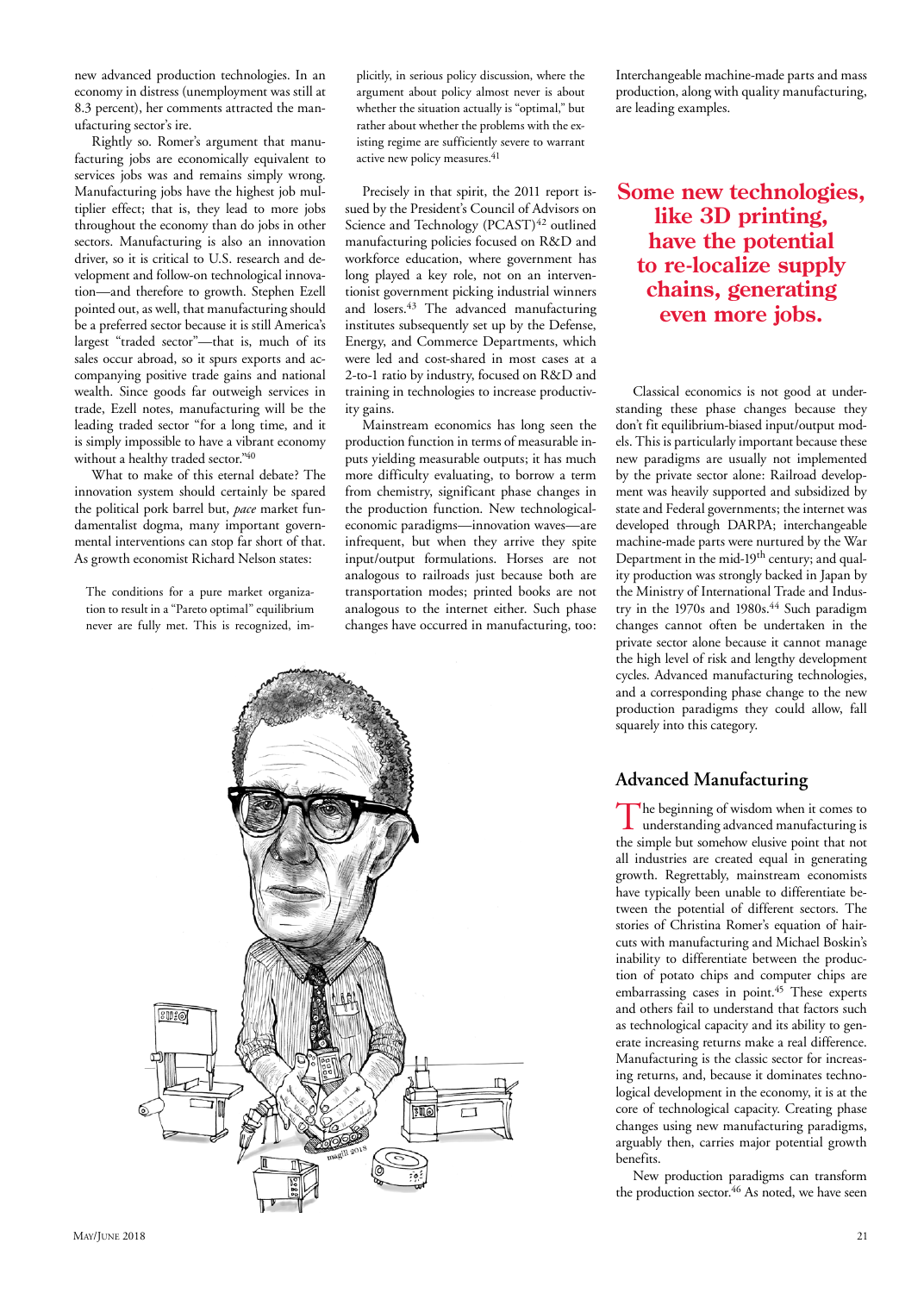new production paradigms before, and we will doubtless see them again. We can, arguably, *make them happen*, too. So U.S. industry is competing with low-wage, low-cost producers, particularly in Asia: Could it develop new production paradigms to drive up efficiency and drive down costs so it could better compete? We can if we try, if in so doing we take pains to make sure that, as was once the case by accident more than by design, the relevant institutions that need to be involved cohere with one another.

Innovation carries its own rewards; *production* innovation is no exception. It can enable better products, create new markets, and, just as important, generate good jobs. Scientists and engineers now tell of breakthroughs—new phase changes and paradigms—in a series of technology fields that could significantly enhance the way we produce complex, high-value technologies and goods. These include digital production technologies (new systems of sensors and controls, big data and analytics, robotics, artificial intelligence, new simulation and modeling, and so on); advanced materials and composites; biofabrication; mass customization (the ability to produce small customized lots at mass-production costs, through 3D printing and computerized controls); nanofabrication; photonics; and new distribution efficiencies. These new advances, in turn, require new processes and business models to implement them. Hardware must be matched to "software," so to speak, for the paradigm to work. Not only are new jobs inherent in these new "hourglasses" (not necessarily at the production moment), but some of the technologies, like 3D printing, have the potential to re-localize supply chains, generating additional jobs.

Developing such new integrative paradigms is the core concept behind advanced manufacturing. Advanced manufacturing institutes have been devised as a means to nurture such paradigms. They are young and few Americans know they exist, but they represent a major policy change for, as already noted, the disconnect in the United States between R&D and production has limited such thinking. Previously, the policy issues in manufacturing concerned tax, trade, currency, and regulatory policy; innovation was not on the

# **Neither of the two major U.S. political parties seems to get the basics of growth economics.**

table. Although these other policy areas remain important, improvements in them tend to be incremental and marginal. Gains from innovation can be more dynamic, as the advent of mass production and quality manufacturing indicate. This is the first time—at least since Sematech (Semiconductor Manufacturing Technology), a public-private DARPAsupported collaboration dating from 1986- 87—that an *innovation system* approach to manufacturing has been considered.

Based on recommendations from the industry-university Advanced Manufacturing Partnership collaboration,<sup>47</sup> an effort began in 2012 to use new manufacturing institutes to create new production paradigms in 14 production areas, shared across the supply chains of large and small firms and across industry sectors. The costs of the institutes are shared among Federal agencies, industry, and state governments.

Why institutes? One key reason is that the majority of the U.S. manufacturing sector consists of small and midsize firms that are riskaverse and thinly capitalized; they are not in a position to perform research or adopt new technologies and processes unless the costs and efficiency gains are demonstrated and understood. Although larger firms once assisted their supply chains in this role, providing a vertical integration function, in an era of intense global competition they have often cut back to their core competencies. They are therefore less able to assist suppliers and have their own competitive problems in adapting. As Suzanne Berger puts it, manufacturing firms are increasingly "home alone."48

Larger firms, too, need to collaborate to share the risks and costs of changing to new production paradigms. Taking a page from Germany's Fraunhofer system, institutes act as test beds, providing a range of industries and firms with opportunities to collaborate on, test, and prove prototypes for advanced production technologies and processes.

Another gap institutes can fill is talent. Technical workers must be trained to work with the advanced technologies and develop processes and routines necessary for introducing them into production systems. Otherwise they simply will go nowhere.

Advanced manufacturing policies are now hanging in the balance. Germany and China, as well as other competitors, are now making much larger investments than the United States has considered. But now manufacturing has had its "Sputnik moment": the 2016 presidential election and the workingclass backlash it illuminated. Yet the current Administration, although it embraced manufacturing during the campaign, appears to be merely tolerating the manufacturing institutes and related innovation policies rather than advancing them.

Outside of government, much will depend on whether mainstream economists accept these ideas. While some—Rodrik, Autor, Samuelson, Spence, Freeman, and others—advocate a "rethink" of the labor market and trade aspects of these issues, this view is by no means pervasive.

Meanwhile, neither of the two major U.S. political parties seems to get the basics of the growth economics that lies behind this new innovation focus on manufacturing. How did the parties miss growth economics? Simple: As John Maynard Keynes famously wrote, "Practical men who believe themselves to be quite exempt from any intellectual influence, are usually the slaves of some defunct economist."

Our political parties appear to have locked in long ago on classical economics. The politics of each is organized around one of the two dominant factors that classical economics thought was responsible for growth: capital supply and labor supply. Republicans have focused on capital supply, with its leaders returning again and again to the popular political well of lowering marginal tax rates. Democrats focus on labor

## **Unless growth agendas like advanced manufacturing policies are supported adequately, we are in for a difficult time ahead.**

supply—improving education, health, and income in labor markets. Both matter and remain significant, although Solow demonstrated many years ago that these factors are responsible for only some 20 percent of growth. But the American political class has missed almost entirely the critical role of technological innovation and its power to spur innovation-driven growth. Advanced manufacturing is now a key asset in such innovation.

Economist Benjamin Friedman's noted 2005 book, *The Moral Consequences of Economic Growth,*49 showed that periods of higher economic growth tend to be accompanied historically by more tolerance, optimism, and egalitarian perspectives; declining economic growth periods are typically characterized by pessimism, nostalgia, xenophobia, and violence. While the American upper-middle class is doing fine, much of the remainder of the population has been less than fine. Productivity growth and related investment are at low levels despite their demonstrated role in driving growth. Unless growth agendas like advanced manufacturing policies are supported adequately and consistently, we are in for a difficult time ahead.

We now are seeing what may prove to be an advanced wave of social externalities accompanying the economic decline affecting the American working class. If automation piles on new labor profile dislocations in the years ahead, things may get considerably worse unless we plan to offset its effects. Economists and the political system they influence need to get with the program.